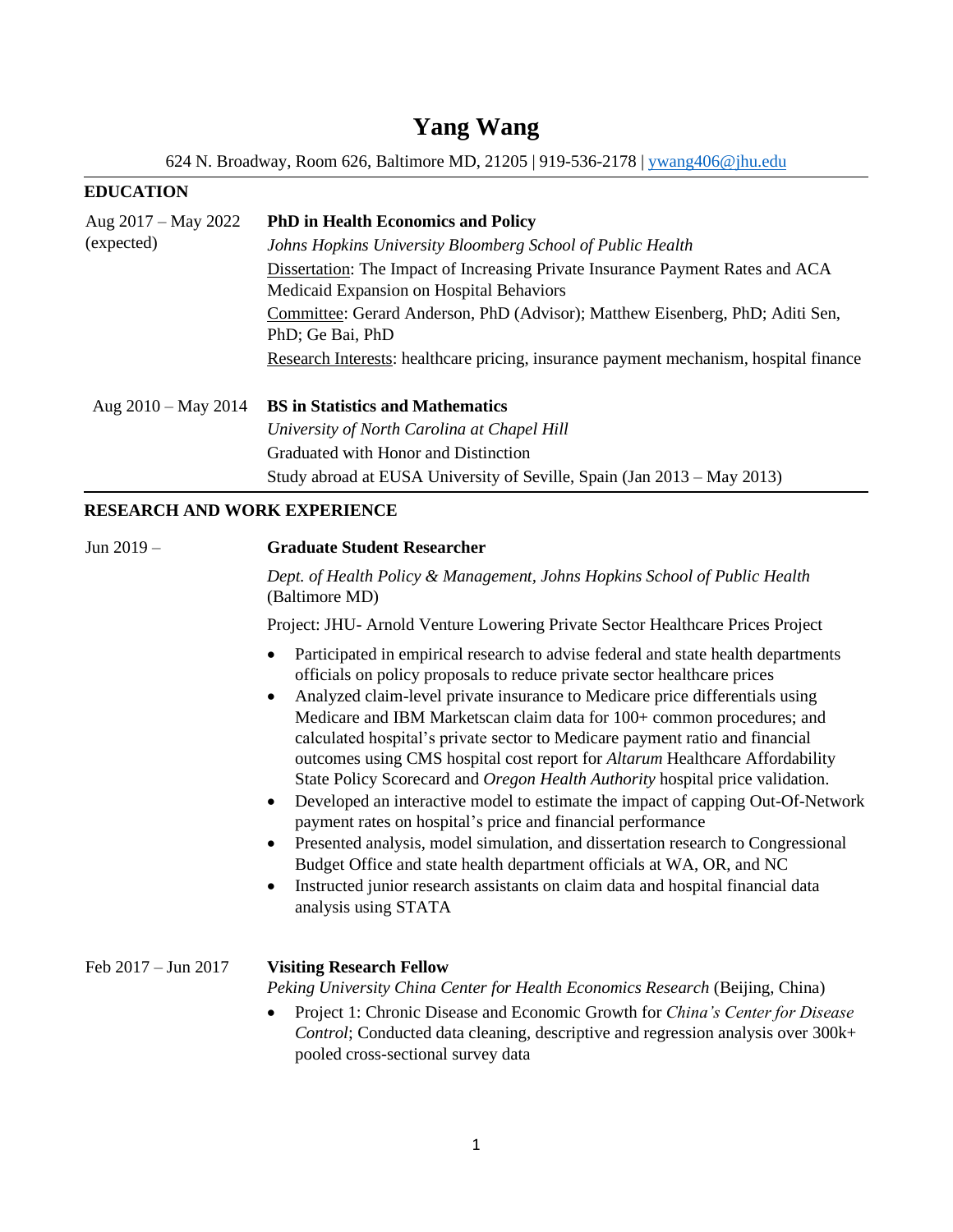• Project 2: Role of Health Insurance in Healthcare Reform for *China's Ministry of Human Resource and Social Security*; Conducted literature review, drafted policy article

## Jul 2014 – Nov 2016 **Health & Benefits Actuarial Analyst**

*Aon Hewitt* (Baltimore MD & Washington DC)

- Provided actuarial consulting services to 15+ self-insured employers, including healthcare expenditure projections, insurance coverage design, premium and employer contribution calculation, and actuarial valuations of reserve liability
- Constructed and managed health insurance databases; analyzed enrollment, network, and claim data
- Operated actuarial models, including Incurred but Not Paid Reserve Model, Actuarial Value Model, Network Analysis Model, Stop Loss Reinsurance Pricing Model, and Medicare Part D Actuarial Equivalence Attestation; drafted 50+ actuarial reports for senior actuaries' review
- Conducted ACA compliance check, including Minimum Value and Affordability Certification, Transitional Reinsurance calculation, and Cadillac Tax projections

#### **JOURNAL PUBLICATIONS**

- 1. Bai G, Park A, **Wang Y**, Overton H, Bruhn W, Makary M. "The Commissions Paid to Brokers for Fully-Insured Health Insurance Plans". *Medical Care Research and Review.* Dec 2020; ePub ahead of print. doi[:10.1177/1077558720980561](https://doi.org/10.1177/1077558720980561)
- 2. Sen A, Meiselbach M, **Wang Y**, Eisenberg M, Anderson G. "Out-of-Network Bills for Laboratory Services among Privately-Insured Patients". *JAMA Internal Medicine.* Published online April 26, 2021. doi[:10.1001/jamainternmed.2021.1422](https://jamanetwork.com/journals/jamainternalmedicine/article-abstract/2779290)

#### **Under Review**

1. **Wang Y**, Anderson G. "Hospital Resource Allocation Decisions When Market Prices Exceed Medicare Prices". (Revise and Revision for *Health Services Research*)

#### **Work in Progress**

- 1. **Wang Y**, Anderson G. The Spillover Effect of ACA Medicaid Expansion on Hospital Behavior
- 2. Bai G, **Wang Y**. The Association between Consumer Cost-Sharing and Market Prices for Hospital Services

#### **CONFERENCE PRESENTATION**

- 1. **Wang Y**, Anderson G. The Impact of Private Sector to Medicare Payment Rate on Hospital Behavior. AcademyHealth Annual Research Meeting, Virtual, June 16, 2021. Poster Presentation
- 2. **Wang Y**, Anderson G. Hospital Resource Allocation Decisions When Market Prices Exceed Medicare Prices. 10<sup>th</sup> Annual Conference of the American Society of Health Economics, Virtual, June 23, 2021. Podium Presentation. <https://ashecon.confex.com/ashecon/2021/meetingapp.cgi/Paper/11368>

#### **TEACHING ASSISTANT POSITIONS**

| 2021          | JHU-Tsinghua DrPH Dissertation Seminar (Dr. Leiyu Shi) |
|---------------|--------------------------------------------------------|
| $2020 - 2021$ | Introduction to Health Economics (Dr. Douglas Hough)   |